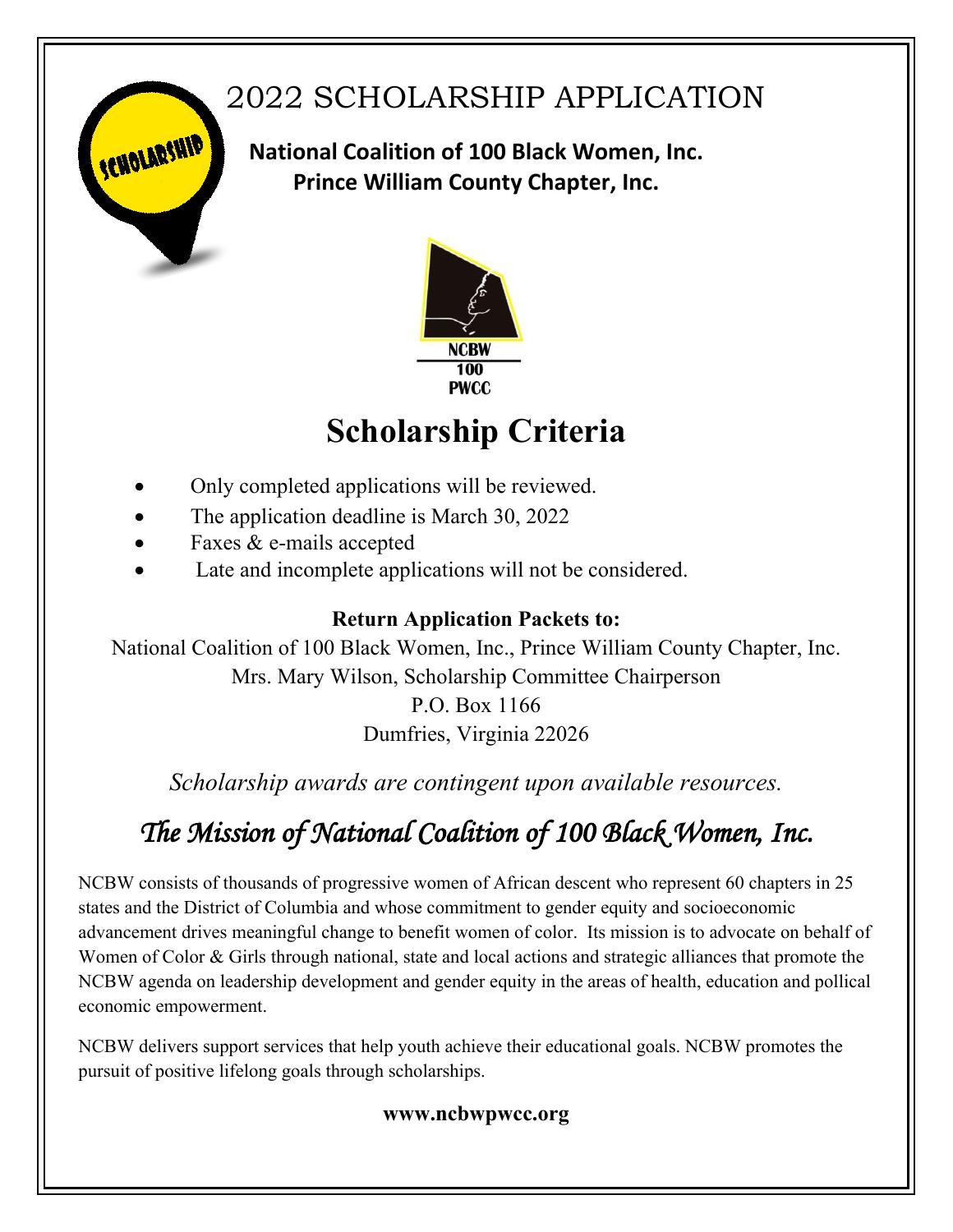#### **NCBW-PWCC will award** t**he following scholarships:**

- 2022 Tribute Scholarships Total scholarships will be awarded: The number of scholarships and the amount may vary based on chapter's monetary capabilities.
- The Dr. Alice H. Howard Scholarship \$1000 recurring scholarship, named in recognition of Dr. Alice H. Howard, founder and organizer of NCBW-PWCC, will be awarded up to four years at the same institution. The recipient must maintain a grade point average of 3.0. Each year the recipient must send an electronic copy of transcript to Mary Wilson.

### **Eligibility - Scholarships are offered to:**

African American female high school seniors who have been accepted into a technical trade, associate degree or undergraduate degree program.

African American female high school seniors who reside in Prince William County, Manassas Park, Manassas City and Stafford County.

African American female high school seniors who attend public or private school or home-schooled.

Applicants must submit the following documents in an original format:

- A completed application form
- An official sealed high school transcript verifying grade point average of 2.7 or higher.
- Two sealed letters of reference from any combination of school personnel or a community, civic and religious leader. Reference letters should include:
	- o Name of the institution for which applicant is involved.
	- o Name and position of person providing the reference.
	- o Length of time the applicant has been involved with the institution.
	- o Explanation of the applicant's involvement in the organization's activities.
	- o Current and past roles and responsibilities of the applicant.
	- o Applicant's accomplishments in the organization.
- A well-written original typed essay, double-spaced, consisting of a minimum of 250 words. Essay will be evaluated and rated on organizational structure, development of topic, clarity, creativity, use of the English language conventions (spelling, grammar, punctuation, etc.)

Select one of the essay topics below:

- 1. Evaluate a significant experience, achievement, risk you have taken, or ethical dilemma you have faced and its impact on you.
- 2. Discuss an issue of personal, local, state, national or international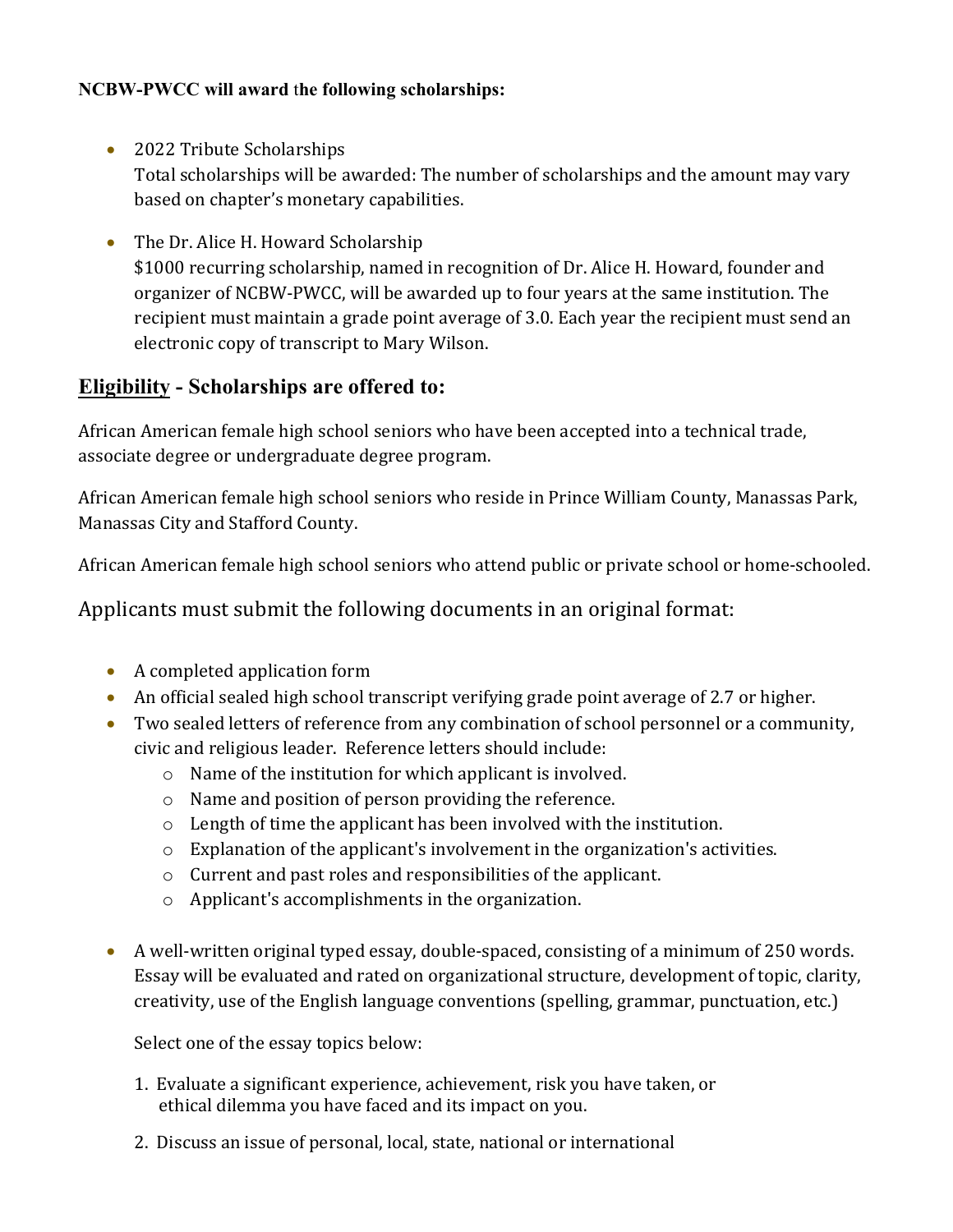concern and its importance to you.

- 3. Describe a fictional character, a historical figure or a creative work (as in art, music, science, etc.) that has had an influence on you and explain that influence.
- 4. What do you see as the greatest threat to the United State today? What do you recommend as a solution?
- 5. Describe an activity that you have participated in that demonstrates your leadership potential for the future.

#### \***Financial Need (optional**)

To help you fulfill your educational goals, NCBW/PWCC would like to bridge the financial gap by taking into account the financial situation of the applicant and of their family. If you would like for our organization to consider your financial need for the scholarship, briefly describe your financial need in 250 words or less.

### **Please type or print legibly and complete the attached application.**

**Selection is based upon GPA, school and community involvement, references, essay, an interview and the timely return of completed application forms.**

## **Application packets must be received on or before March 30, 2022**

**If you have any questions, please contact Mrs. Mary L. Wilson at 540-623-8546** 

**National Coalition of 100 Black Women, Inc., Prince William County Chapter, Inc.** 

#### **P.O.Box 1166**

**Dumfries, Virginia 22026**

*If you are a recipient of one of the scholarships, it is our desire, that you attend a reception. Date to be determined.*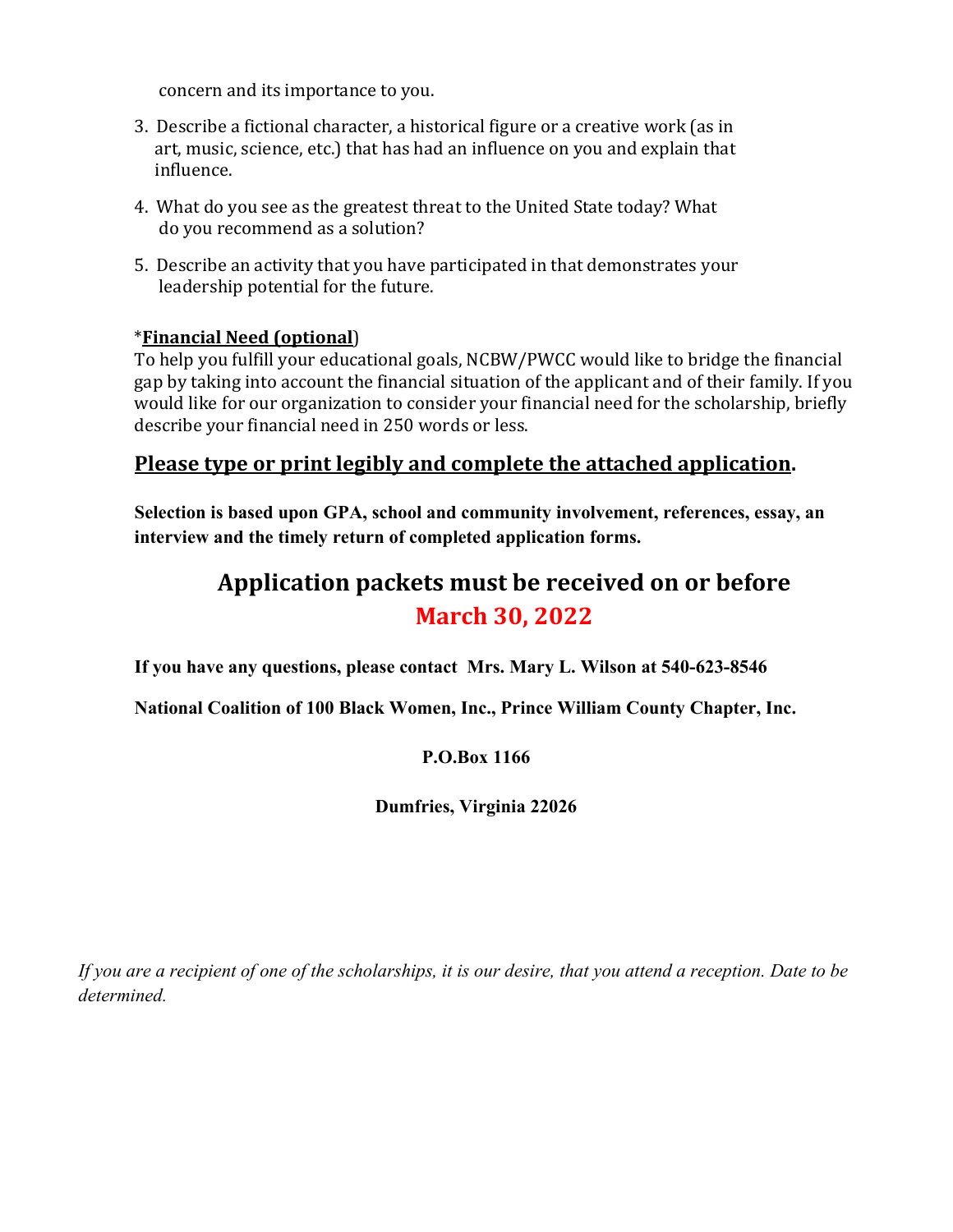# **Scholarship Application**

(Please type or print legibly in BLACK ink. Thank You.)

| <b>Last Name</b>                                                                      | <b>First Name</b> | <b>Middle Name</b> |  |  |
|---------------------------------------------------------------------------------------|-------------------|--------------------|--|--|
|                                                                                       |                   |                    |  |  |
| <b>Address</b>                                                                        | <b>City</b>       | <b>Zip Code</b>    |  |  |
|                                                                                       |                   |                    |  |  |
|                                                                                       |                   |                    |  |  |
|                                                                                       |                   |                    |  |  |
| <b>Telephone Number (home)</b><br>(student's cell)<br><b>Student's email address</b>  |                   |                    |  |  |
|                                                                                       |                   |                    |  |  |
|                                                                                       |                   |                    |  |  |
| <b>Birthdate:</b>                                                                     |                   |                    |  |  |
| Name of Parents or Guardian/Telephone Number                                          |                   |                    |  |  |
|                                                                                       |                   |                    |  |  |
|                                                                                       |                   |                    |  |  |
|                                                                                       |                   |                    |  |  |
|                                                                                       |                   |                    |  |  |
| Are you emancipated?                                                                  | Yes               | N <sub>0</sub>     |  |  |
|                                                                                       |                   |                    |  |  |
| Are You employed?<br>Yes<br>No If yes, Place of employment                            |                   |                    |  |  |
| <b>High School(s) Attended and Date:</b>                                              |                   |                    |  |  |
|                                                                                       |                   |                    |  |  |
|                                                                                       |                   |                    |  |  |
| <b>Address and Phone Number of the School You Are Graduating</b>                      |                   |                    |  |  |
|                                                                                       |                   |                    |  |  |
|                                                                                       |                   |                    |  |  |
| What is Your Cumulative Grade Point Average on a 4.0 Point Scale (end of Semester 1)? |                   |                    |  |  |
|                                                                                       |                   |                    |  |  |
| Membership and Positions held in School Clubs and Organizations:                      |                   |                    |  |  |
|                                                                                       |                   |                    |  |  |
| <b>Membership and Positions held in Community Organizations:</b>                      |                   |                    |  |  |
|                                                                                       |                   |                    |  |  |
|                                                                                       |                   |                    |  |  |
|                                                                                       |                   |                    |  |  |